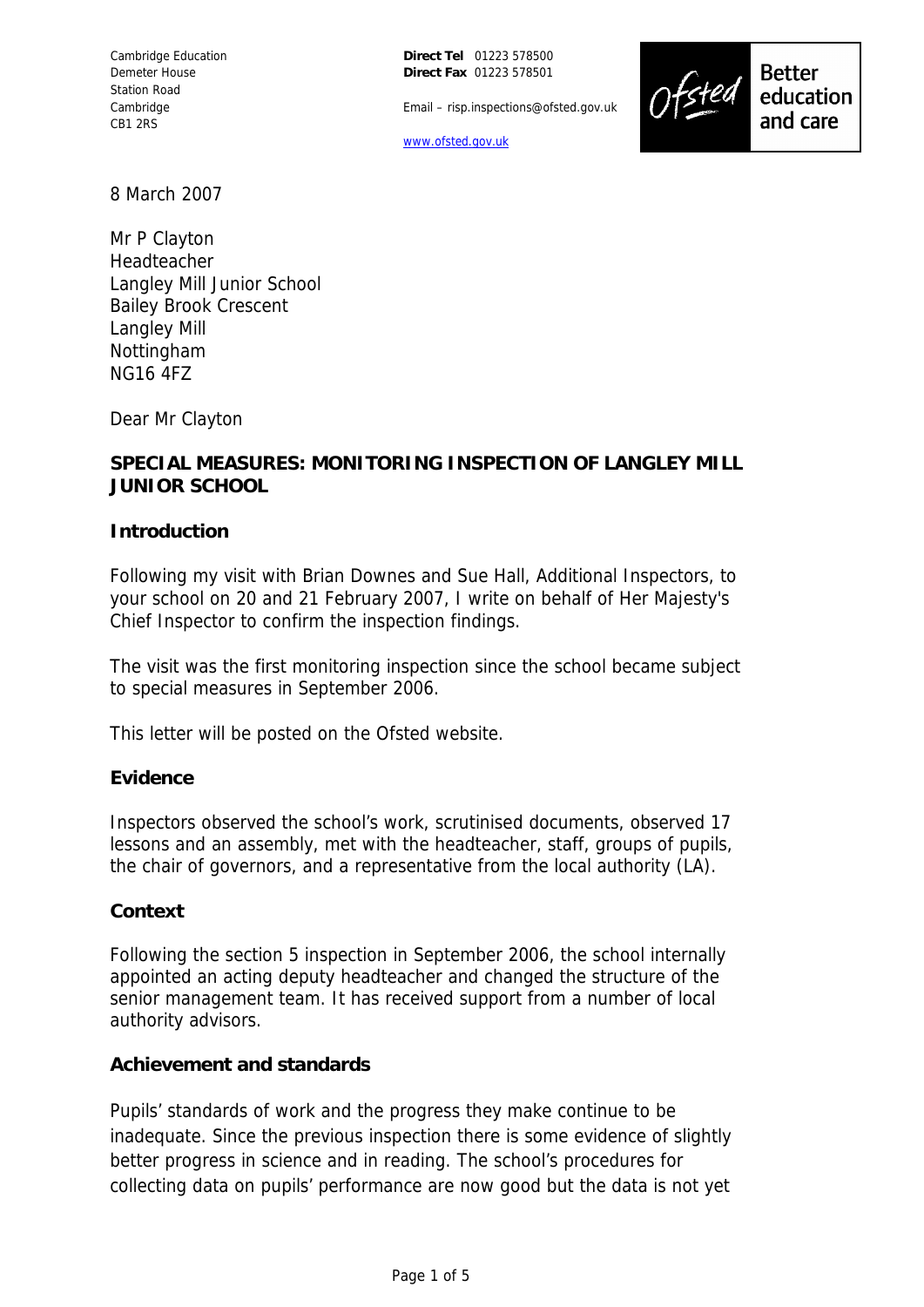

used effectively to check the progress of particular groups of pupils, for example, checking that girls who were identified in the previous report as not achieving well enough are now doing better. There is not a sufficiently high proportion of good teaching to remove the legacy of under achievement previously identified.

Progress on the areas for improvement identified by the inspection in September 2006:

 Raise standards, particularly for the girls, in reading, mathematics and science **–** inadequate progress

**Personal development and well-being**

The personal development of the pupils is satisfactory, as it was in the previous inspection. Many of the strengths and weaknesses remain. Most pupils say they enjoy coming to school and get particular pleasure from the friendships they make and practical activities such as art. However, several believe work is too easy and that some lessons are boring, so they offer few ideas and contribute little to discussions.

Since the last inspection attendance has slightly improved in some year groups. But with very high levels of absence in Year 3, overall attendance remains unsatisfactory. There are rewards for those who attend regularly, but the school is at an early stage of managing systems to track attendance and there is more to do to work with the families whose children do not attend often enough.

Progress on the areas for improvement identified by the inspection in September 2006:

 Take stringent measures to improve pupils' attendance **–** inadequate progress

# **Quality of provision**

The quality of teaching and learning remains inadequate. There remains too much teaching which is inadequate and too little which is good or better. Pupils' learning is therefore inconsistent across years and classes and too many pupils still make slow progress. This is not the case for pupils with learning difficulties and disabilities, including those with hearing impairment, who are well supported by staff and therefore they make good progress. The co-ordination of provision for these children is well managed.

The quality of lesson planning is very inconsistent. Planning often does not provide work to meet the range of abilities found in most classes. Teachers do not sufficiently bear in mind the Key Issue from the previous inspection to develop pupils' independent learning and involvement in lessons. Therefore too many lessons and activities lack challenge and do little to motivate pupils. Where teaching is most effective, planning ensures that work is challenging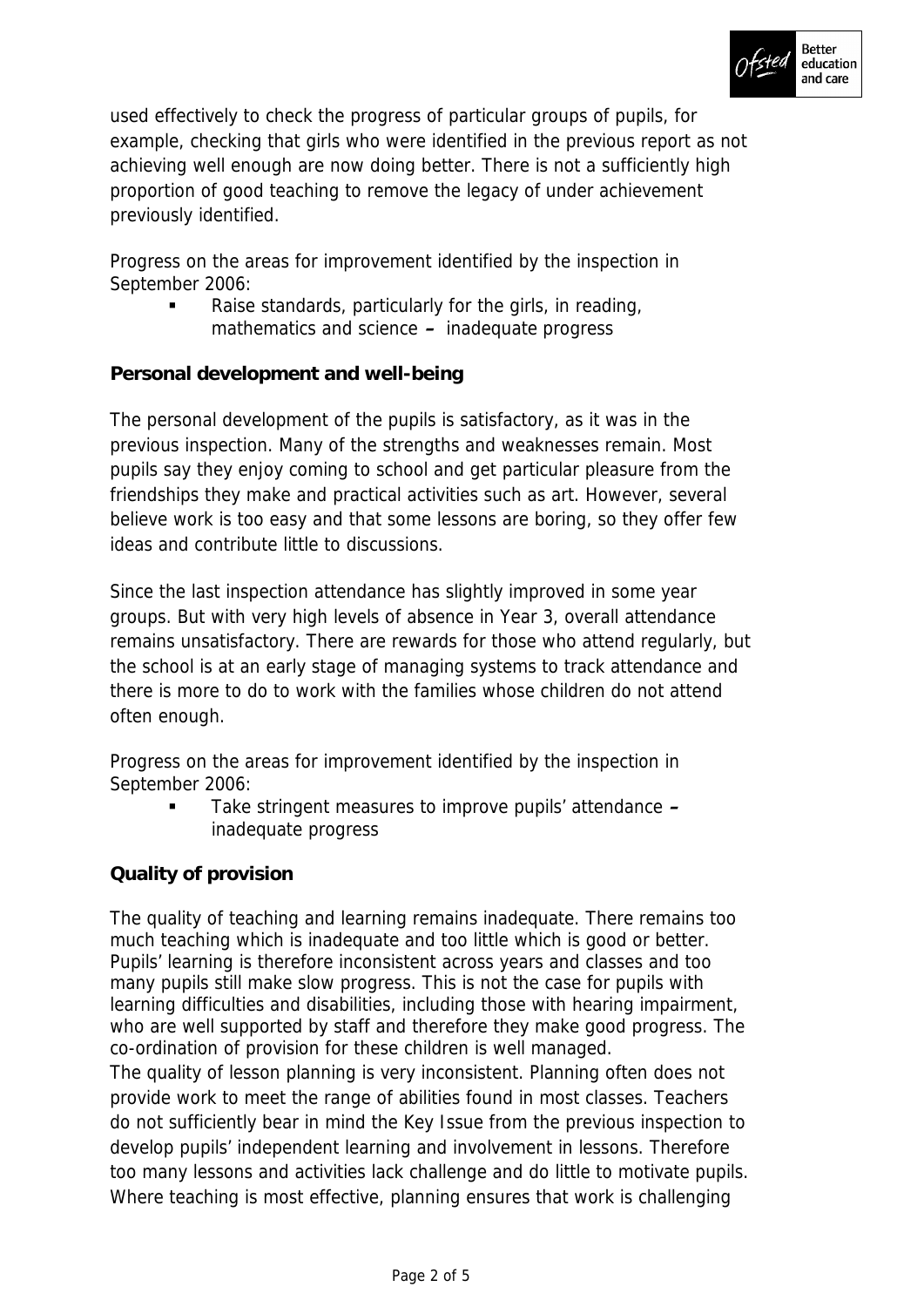

and interesting. Pupils are actively involved and have opportunities to assess their own work and that of other pupils. As a result pupils enjoy the lesson and make better progress.

Overall there are now good procedures in place for assessing pupils' progress. Assessment is used well to arrange science booster classes for Year 6 pupils. However, the use of assessment data to plan lessons effectively and ensure there is appropriate challenge for all pupils remains inadequate. Marking of pupils' work is inconsistent and they are not sufficiently aware of how to improve their work. Teachers manage pupils well and therefore in the majority of lessons pupils behave well.

At the time of the previous inspection the amount of direct teaching time was short of that recommended nationally. This is still the case.

Progress on the areas for improvement identified by the inspection in September 2006:

- Improve teaching, the use of assessment, raising expectations of what pupils can achieve, and ensuring that teaching time meets the recommended requirements **–** inadequate progress
- Develop the pupils' independent learning and involve them in their lessons **–** inadequate progress

## **Leadership and management**

Since the last inspection, there has been some staffing instability at the school and difficulties in appointing replacement staff. A senior teacher has been temporarily appointed to the role of acting deputy headteacher and has contributed well to the direction of the school and any progress made. The school has received positive support from the remaining leadership team which includes two subject co-ordinators, although there is currently a vacancy at this level.

The leadership team have rightly focussed on trying to improve the quality of teaching and more accurately and regularly tracking pupils' progress. The headteacher and deputy headteacher now monitor teaching and teachers' planning. The headteacher is aware that, while strides have been made in establishing the significance of effective planning and accurate marking of children's work, there is still much work to do in improving its quality and ensuring that the needs of all pupils are met. The impact of better assessment on improving writing, mathematics or on girls' achievement overall is still insecure as it has not been effectively analysed. Timetabling is complex and curriculum requirements have still to be given a more long term view to ensure that each year group is receiving an appropriate amount of direct teaching. Pupils have insufficient access to information and communication technology. There is still much to do in developing pupils' independence and initiative in some lessons.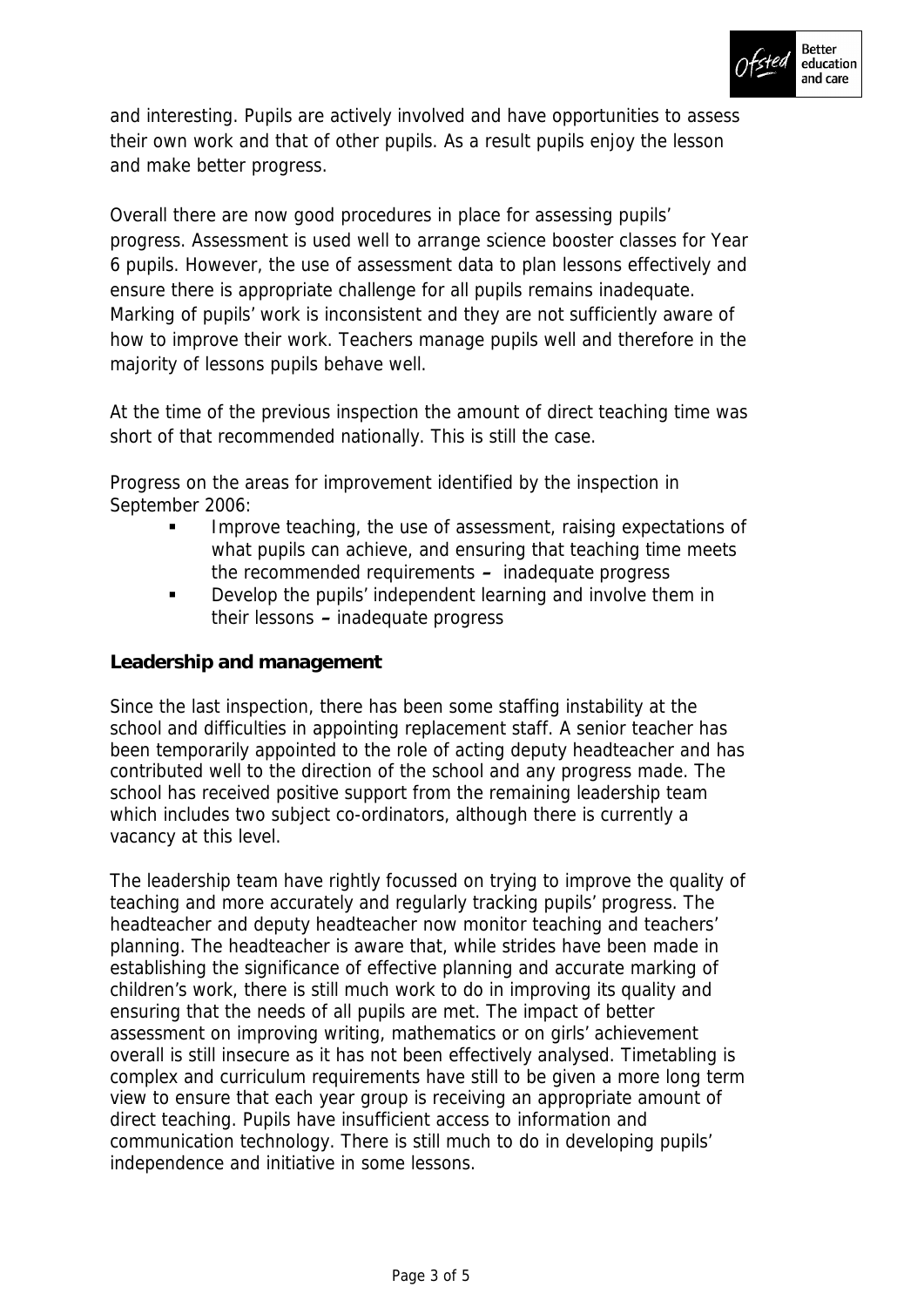

There remains no accurate evaluation of the school's strengths and weaknesses in the self evaluation form, which has not been updated following the last inspection. However, the leadership team and governors, working very closely with the local authority, have identified where improvement needs to be sustained and embedded, and further areas for immediate development, although many strategies for improvement are still not securely in place. There is insufficient consistently good practice across the school to disseminate.

The school is not currently working from its improvement plan but is trying to work through the action plan drawn up as a result of the last inspection and the action plan formulated with the local authority for putting in place a special programme of increased support for staff and governors. Both documents are used to monitor improvement, but not all staff are consistently implementing all of the necessary actions. There has been a lack of measures that are actually making a difference to raising standards and achievement or impacting on the improving the quality of teaching and learning. Senior leaders realise the significance of their role in raising standards and modelling by example, but require further support to put this into action. Monitoring of standards by subject leaders is developing satisfactorily, but is too slow to bring about change sufficiently rapidly.

The governing body is taking its role seriously and is aware of the need to hold the school to account for its progress. It has received more training and support and has begun to take a more strategic overview of the future direction and organisation of the school. Whilst the local authority has carried out a health and safety audit to comply with regulations, there is still not a thorough system of risk assessment carried out and not enough is done to ensure the school complies with recent safeguarding guidance.

Progress on the areas for improvement identified by the inspection in September 2006:

- Improve the leadership and management so that there is an energetic drive for raising standards, rigorous monitoring of the provision and focussed strategic planning that tackles all weaknesses rapidly **–** inadequate progress
- **Ensure that the school takes account of all statutory** requirements for health and safety **–** inadequate progress

# **External support**

The LA identified the school as needing a carefully planned programme of additional support prior to the last inspection. The LA has endeavoured to maintain the morale of staff and has helped the school to identify the key areas for improvement. Recent monitoring visits by the LA identified that the quality of teaching and learning and school leadership continue to be major priorities for improvement. The school has received some good quality support from the LA this academic year, including taking part in the intensified support programme (ISP), but it is too early to judge the impact of any strategic support provided.